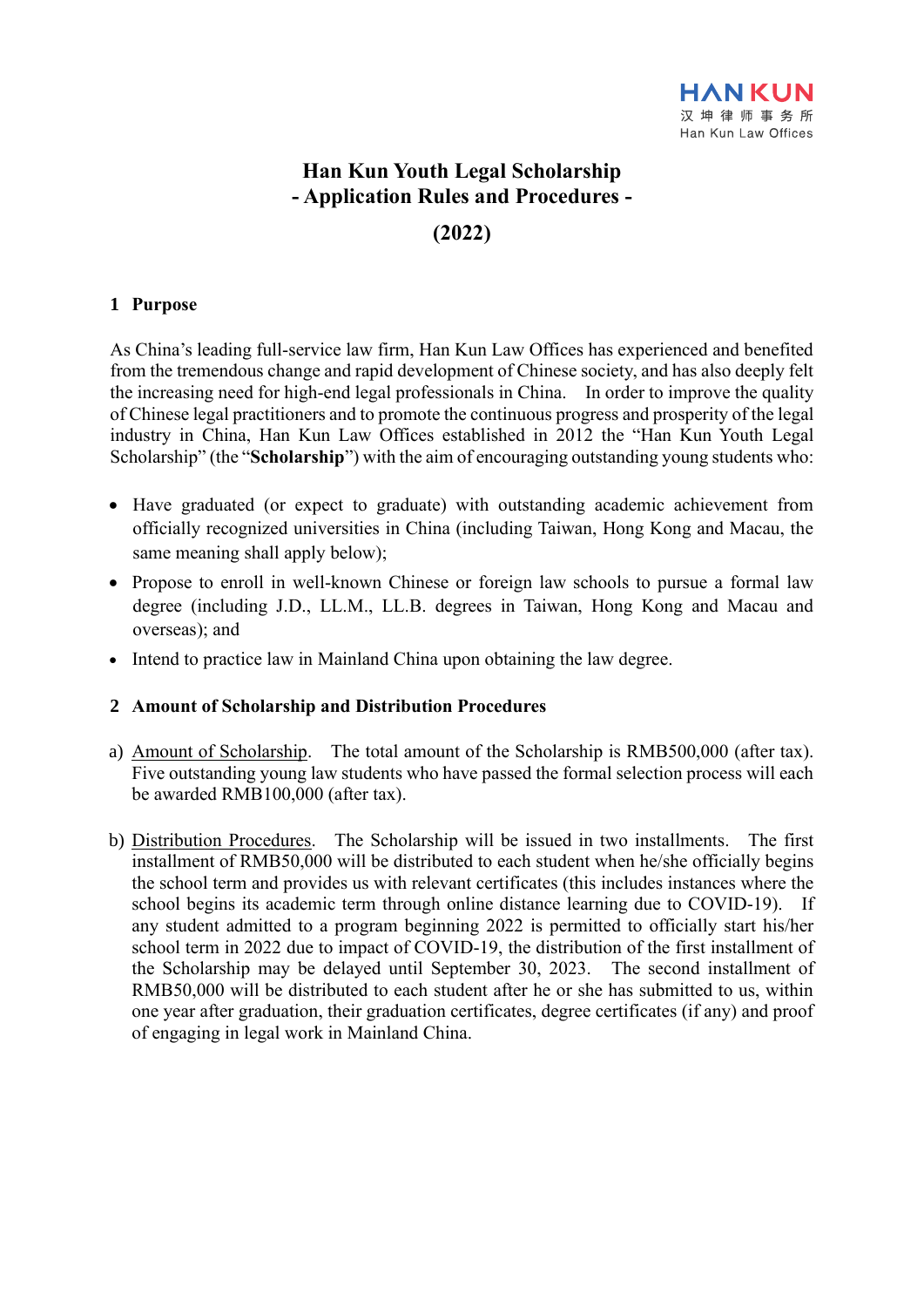#### **3 Eligibility Requirements**

- a) Applicants should have graduated from an officially recognized university in China with a bachelor's degree or higher and with outstanding academic performance; and
- b) Applicants should either:
	- i. Have obtained an official admission letter for a formal law degree program beginning in 2022 at a well-known law school in China and have plans to engage in legal work in Mainland China upon graduation; or
	- ii. Have obtained an official admission letter for a J.D., LL.M., LL.B., etc., degree program beginning in 2022 at a well-known foreign law school and intend to return to Mainland China to engage in legal work upon graduation.

#### **4 Application Materials**

Applicants who meet the requirements set forth in Section 3 above should submit a formal application to the Han Kun Youth Scholarship Application Office by **June 10, 2022**, and provide the following materials:

- a) A duly completed and signed "Han Kun Youth Law Scholarship Application Form" (available for download on the official Han Kun Law Offices website). (Please fill in the Word version of the application form and send it by email to [scholarship@hankunlaw.com](mailto:scholarship@hankunlaw.com) under the subject line "Han Kun Youth Legal Scholarship Application Form [Applicant's Name]". Please also send by mail a hard copy of the signed application form enclosed with the following application materials to the address of the Han Kun Youth Scholarship Application Office, as specified below);
- b) The applicant's CV in both English and Chinese (if you have relevant legal work experience, you may also submit a summary of such work);
- c) The applicant's personal statement in Chinese, which may include the applicant's views on the practice of law in Mainland China, legal studies plans, career plans, and specific professional goals after graduation (if any) (there is no word limit for the personal statement). A personal statement prepared for college applications within the past six months may be used as the personal statement for the Scholarship application;
- d) No fewer than two letters of recommendation given by employers, tutors, etc. (in Chinese or English, printed or via email). It is not mandatory to submit of letters of recommendation and applicants can choose whether they wish to submit them. In addition, letters of recommendation prepared for college admissions applications during the past six months may be directly used as recommendation letters for the Scholarship application;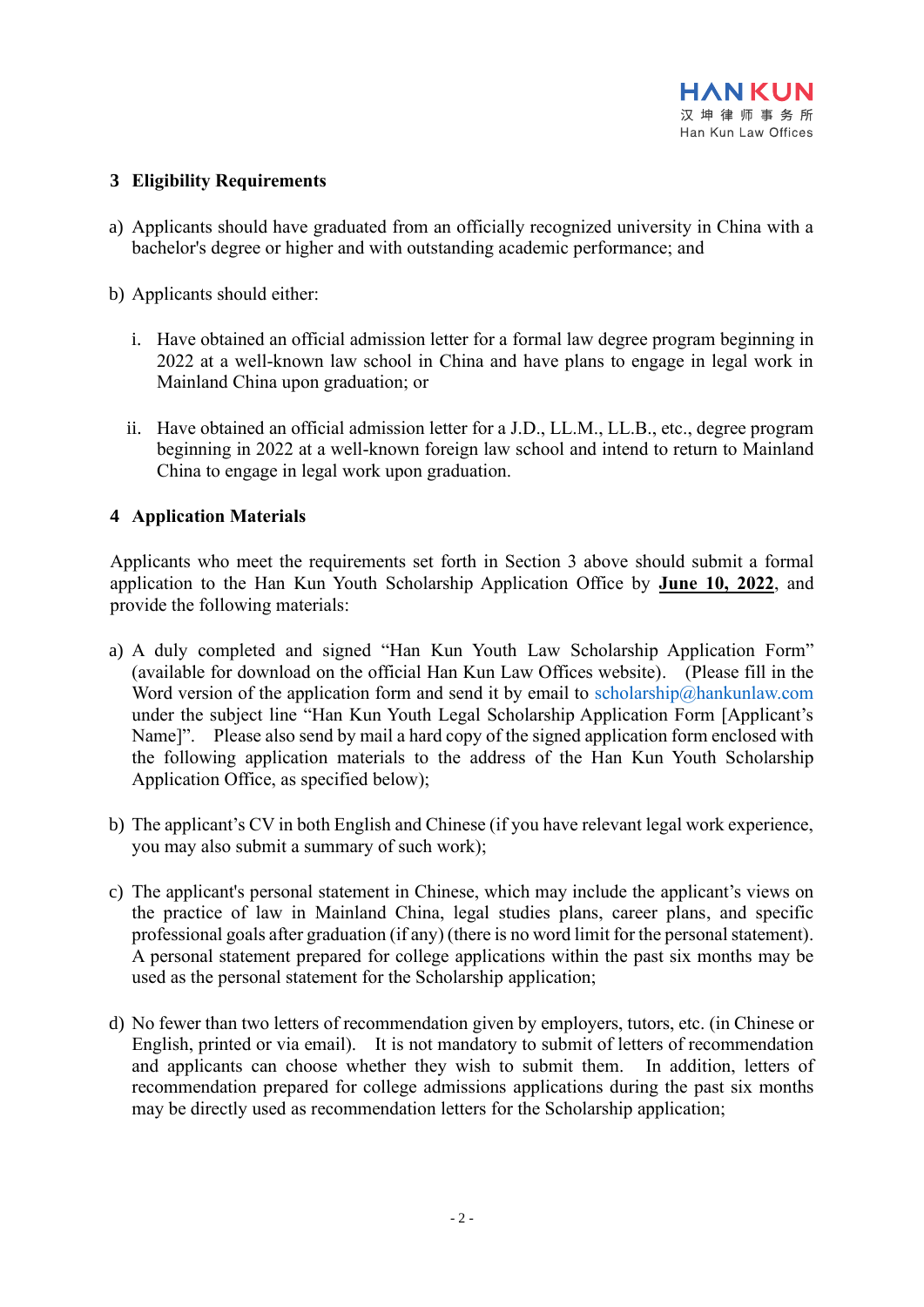- e) A copy of an official admission letter for a formal degree program from a well-known domestic or foreign law school, or the screenshot of the admission rolls published on the school's website;
- f) Copies of the applicant's degree certificates, diplomas obtained from undergraduate and postgraduate studies (if any), transcripts (submission deadline may be extended until before the reexamination if the submission of any of them at the time of application is inconvenient due to the impact of COVID-19);
- g) Copies of the applicant's certificates of merit or other proof of achievement (if any) in activities in connection with the legal profession (such as debates, moot courts, awards for legal dissertations, law school exchange programs, etc.); and
- h) Copies of published legal articles (if any) by the applicant in professional newsletters and journals.

#### **5 Selection Process**

- a) The scholarship review committee will consist of several well-known domestic legal experts and senior Han Kun lawyers.
- b) The scholarship review committee will conduct a comprehensive preliminary review of the written materials submitted by the applicants. The applicants who pass the preliminary review will be invited for a first round of interviews, a written test, and a second round of interviews. The final list of selected candidates will be announced by the end of August 2022 through Han Kun's website and official WeChat account;
- c) Applicants will be notified later of the manner and schedules for the first and second rounds of interviews and the written test referenced above in paragraph (b), based on the prevailing circumstances. Should risks from the COVID-19 pandemic be present, the interviews and written tests will be conducted online to protect to the fullest extent the health and safety of all participants.
- d) The manner and date for the 2022 Han Kun Youth Law Scholarship awards ceremony will be announced later in view of the circumstances prevailing at that time.

#### **6 Submission of Application Materials**

For further inquiries, please contact [scholarship@hankunlaw.com.](mailto:scholarship@hankunlaw.com) Application materials for the Scholarship should be sent by registered mail/express delivery. The date of submission is considered to be the date of delivery.

Mailing address:

Han Kun Youth Scholarship Application Office